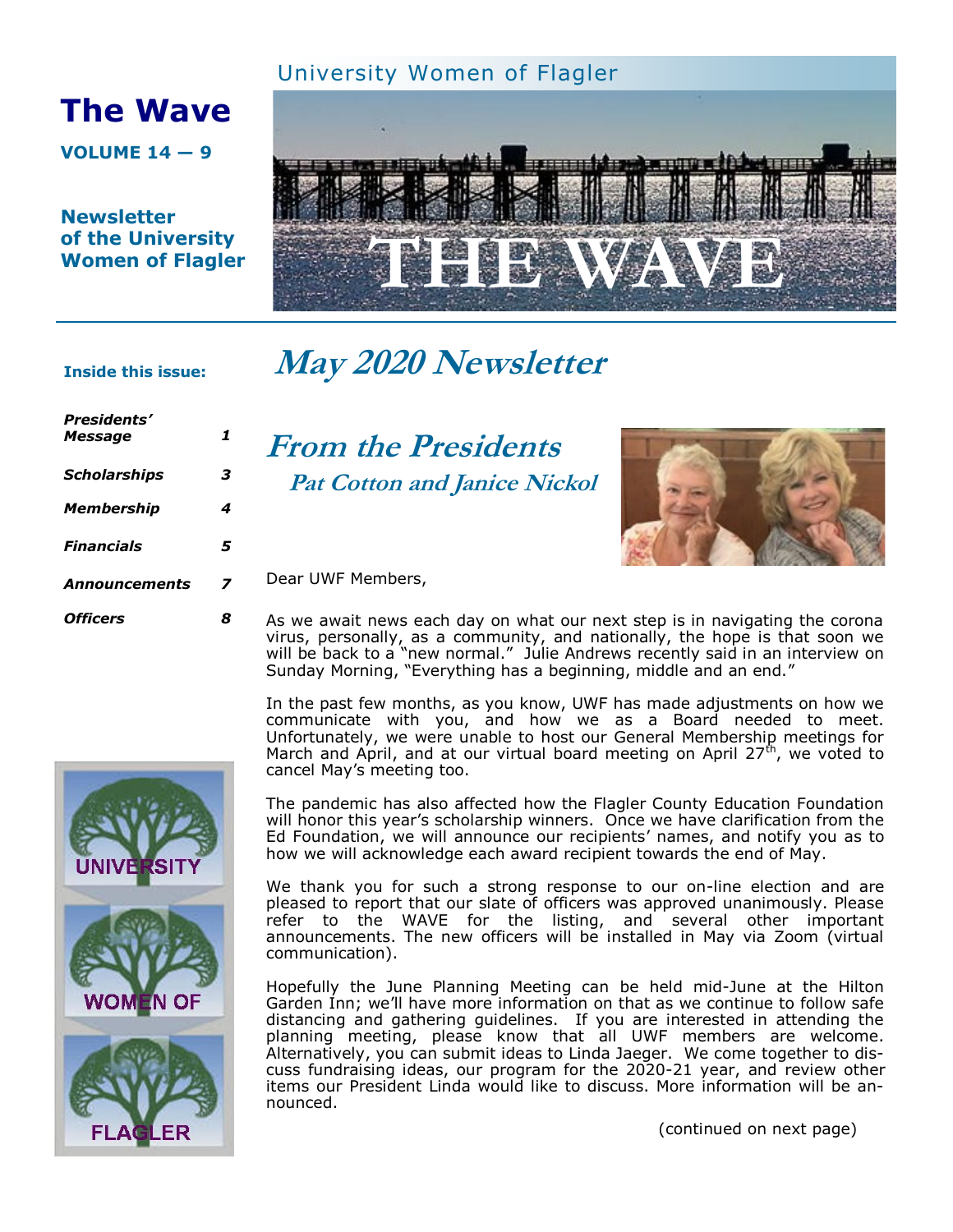## **Presidents' Letter (continued)**

It has been an honor for us to serve as your Co-Presidents. As we have said through our two-year term: "It takes a village to make our organization successful." Thank you all for allowing us to be your Co-Presidents.

Yours in Service, Janice and Pat

# **A Message from the President-Elect, Linda Jaeger**

Dear UWF Members,

Thank you all for being flexible and adapting to our changing times. To those of you who responded to UWF's request for ballot by email, I offer a special thank you! With over 40 affirmative votes and no negative votes, the slate of officers as presented was approved and the two-year terms begin July 1, 2020. There will be a Board meeting on May 18 at 4:30 pm conducted via Zoom that will include installation of the new officers.

The UWF Executive Board for 2020-2021will be:

| President                     | Linda Jaeger                         |
|-------------------------------|--------------------------------------|
| Program Vice Presidents:      | Susan Moya and Suzanne Timko         |
| Membership Vice Presidents:   | Trish LeNet and Joanne Mason         |
| Scholarship Vice President:   | Susan Waller                         |
| <b>Recording Secretaries:</b> | Marie Elena Calabrese and Kay Forest |
| Corresponding Secretary:      | Mavis Smith                          |
| Treasurer:                    | Toni Donohue                         |
| <b>Assistant Treasurer:</b>   | Rosemary Zattiero                    |
| Past Presidents:              | Pat Cotton and Janice Nickol         |
|                               |                                      |

The UWF By-laws allow for a Planning Meeting to take place prior to July 1. We are currently checking the Hilton Garden Inn's calendar to determine a date in June that would accommodate the schedules of the incoming Officers, Committee Chairs, and Interest Group Chairs.

I know that with the current situation of social distancing, looking forward to gathering in June and September and participating in future activities seems so unreal. Social distancing in various forms may be our new normal and will need to be considered as we plan in order to keep the membership safe and at the same time involved in UWF.

If you have any suggestions for fundraisers, activities to participate in, or events to sponsor, please forward the information to me at [scubadome@aol.com.](mailto:scubadome@aol.com) The agenda for the Planning Meeting is already taking shape, but I am sure there are many more items to be included. I would like to give the Board an opportunity to think about proposed suggestions so that we can all come fully prepared to discuss the 2020-2021 plans.

I am looking forward to seeing you all together when we gather for our first General Meeting of the Fall on Saturday, September  $19<sup>th</sup>$ . Save the date and mark your calendars.

Stay positive, be patient, follow medical guidelines, and use this time to become the best you that you can be. We have many blessings, families, and friends to be thankful for.

Linda Jaeger President Elect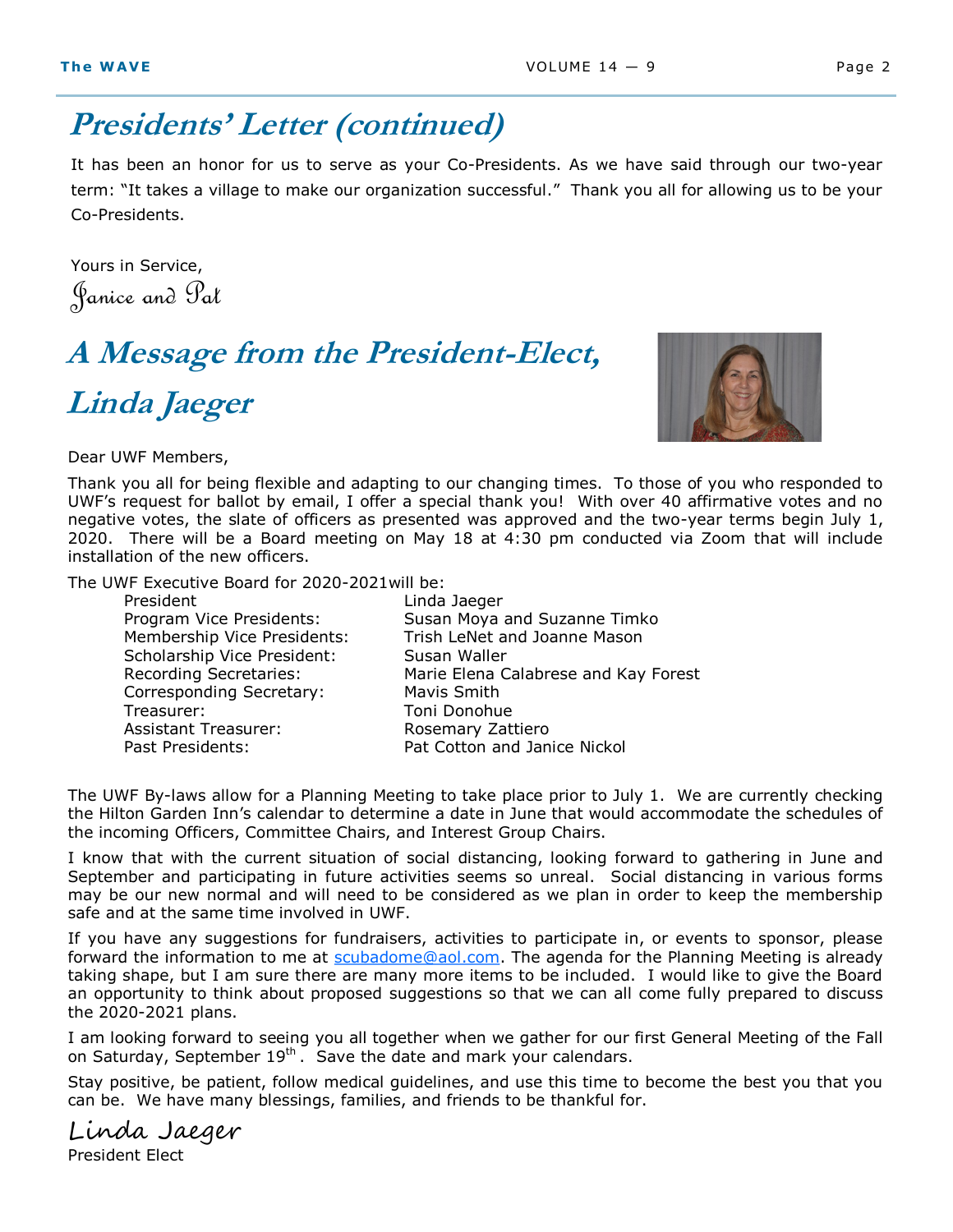## **Programs for 2019-2020**

*Susan Moya and Mary DiStefano, Co-Vice Presidents for Programs*

| <b>Date</b>                    | <b>Speaker</b>                                                          | <b>Topic</b>                                                                                    |
|--------------------------------|-------------------------------------------------------------------------|-------------------------------------------------------------------------------------------------|
| May 16 (Luncheon)<br>Cancelled | <b>Scholarship Recipients</b><br>And<br><b>Installation of Officers</b> | <b>Words of Wisdom from prior</b><br>scholarship winners;<br>introduction of current<br>winners |

# **Scholarship Committee Update**

*Susan Waller, Scholarship Vice President* 

At this time, the Scholarship Committee can report that we have selected three well-qualified students to receive scholarships for next year, but we can't announce their names just yet. The Flagler County Education Foundation has been notified, of course. Students are usually notified at the awards ceremony held in April each year; however, that has changed this year as the students will not be returning to classes in this school year.

The Flagler County Education Foundation sent an email along to all those involved in the Scholarship process for the high schools. In part, the email of April 24th from Rebecca Bower, Assistant Director, stating that the "Awards Ceremony" will be held on May 21st instead, explains:

"The Class of 2020 Senior Scholarship Ceremony will be done a little differently this year. We have gotten yard signs made for each of the scholarship recipients and will be splitting up into teams to deliver them to the students' homes along with a scholarship certificate. The yard signs will have the name of the scholarship, the organizations/business logo, the student's name and hopefully a picture of the student. In an effort to make this as memorable and special as possible for the seniors, we will have the school mascots as well as Bucky the Beaver from Beaver Toyota who is one of the major sponsors of this event, coming along with us to make deliveries. An invitation has also been put out to the faculty and staff at both high schools. So, we should have quite a crowd traveling around town delivering scholarships. All organizations are invited to participate as well."

As a result of the Foundation's decisions, the UWF Scholarship Committee plans to attend via car on May 21st! And the previously-scheduled Awards Ceremony at the May 16th Scholarship Luncheon has been cancelled. In the next issue of the WAVE, we will happily reveal the names of the award recipients with their picture and bio, and of course, the school they will attend!

**\*\*\*\*\*\*\*\***

## **Smile.Amazon.com for our Scholarship Fund**

From now on, after you register, when you go to **smile.amazon.com** 0.5% of all your purchases will be going to the UWF Scholarship fund. All you have to do is go to **Smile.Amazon.com**, enter **University Women of Flagler** in the rectangular white box. You only have to do this once. Then every time you go to **smile.amazon.com**, it will remember you and you will see Supporting University Women of Flagler in the upper left corner to remind you that a portion of your purchases will be rebated to UWF. Also, it will remember if you are a prime customer.

For more information, contact Claudia at [clagentow@earthlink.net](mailto:clagentow@earthlink.net)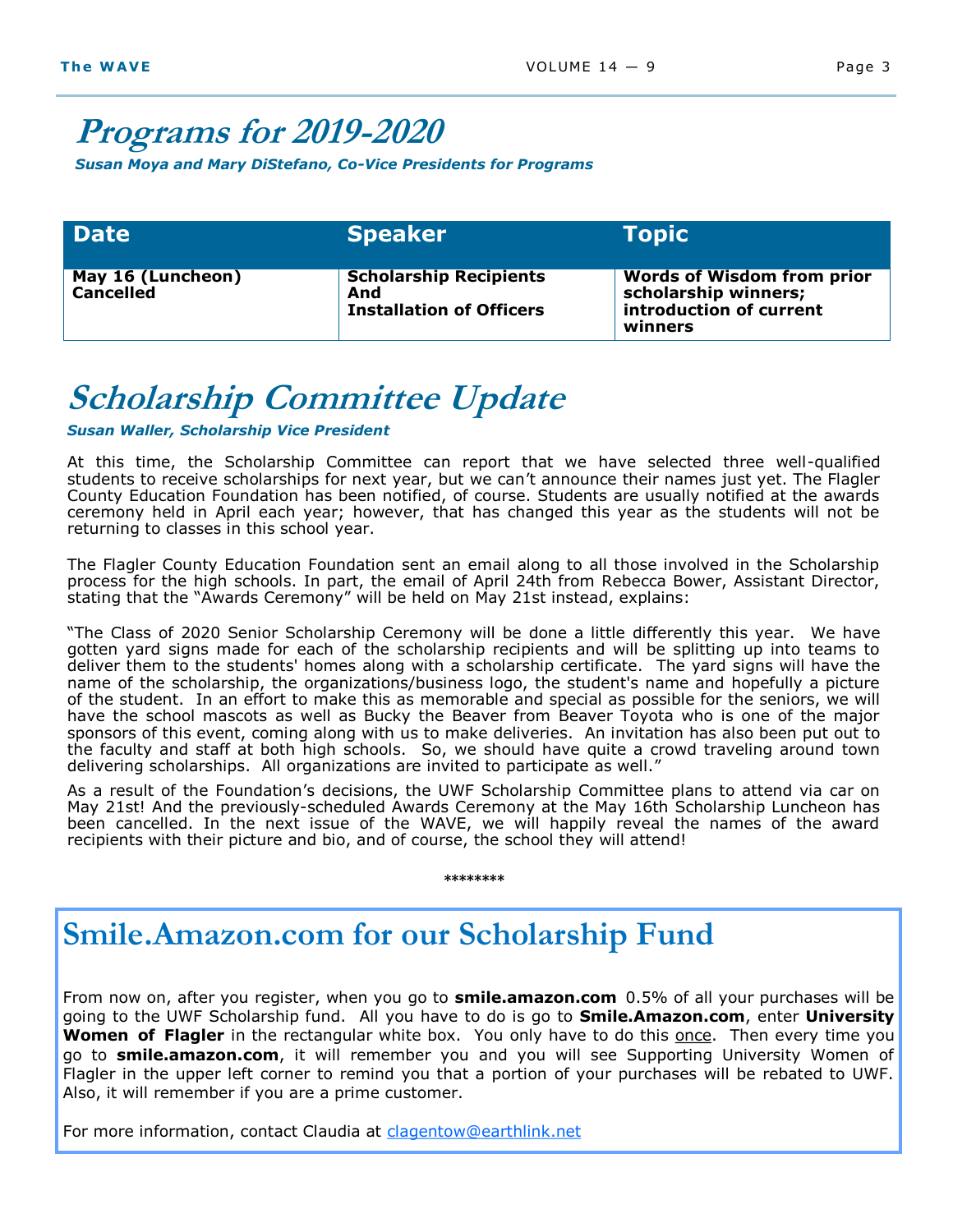## **Membership Report** *Joanne Mason and Trish LeNet, Membership Co-Vice Presidents*

## *It's membership renewal time for 2020 – 2021: Update and extension to September 30th*

In consideration of the quarantine due to COVID-19, the UWF Board has extended the renewal date for 2020/21 membership dues to **September 30, 2020**. If you have already renewed, thank you very much!

If you would like to renew before September 30th, please feel free to do so by mailing your check for \$35 made out to UWF (University Women of Flagler) to:

#### *Donna Daly-Boggs*

#### *35 Auberry Drive*

#### *Palm Coast, FL 32137*

Please also let Donna know if you have changed your email, address or telephone number, so that the Directory can be updated.

Thank you. We appreciate your membership. Stay well and we'll hope to see you all in September!

Sincerely,

Trish LeNet, Joanne Mason and Donna Daly-Boggs

#### **Please note: This renewal notice does not apply to members who joined after January 1, 2020.**

If you have any changes to your contact information (name, address, telephone number, or email) please inform **Donna Daly-Boggs at [djaymesd@cfl.rr.com.](mailto:djaymesd@cfl.rr.com)** 

Also, if you know anyone interested in joining UWF, invite her to accompany you to a general meeting or as a guest to one our events.

## **Calendar of Events—Cancellations**

| Monday, May 11   | <b>Bookminders Meeting</b> | Cancelled |
|------------------|----------------------------|-----------|
| Friday, May 15   | Lunch Bunch                | Cancelled |
| Saturday, May 16 | Scholarship Luncheon       | Cancelled |
| Monday, June 8   | <b>Bookminders Meeting</b> | Cancelled |
| Friday, June 19  | Lunch Bunch                | Cancelled |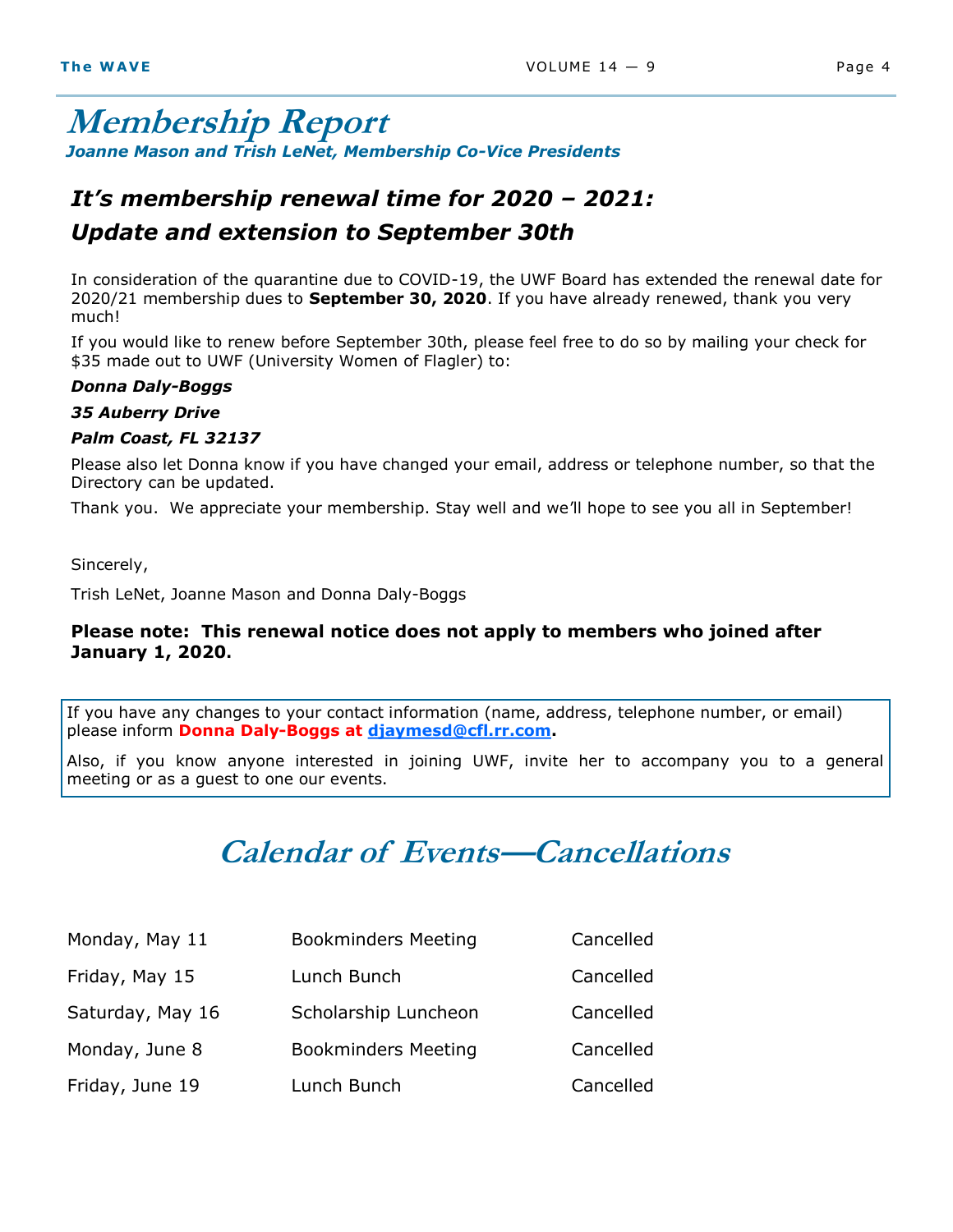## Monthly Operating Account Cash Flow July 2019 - June 2020

| <b>OPERATING ACCOUNT</b>               | 2019-2020<br><b>Budget</b> | <b>March Ac-</b><br>tual | liminary              | April Pre-Year to Date<br><b>Actual</b> |
|----------------------------------------|----------------------------|--------------------------|-----------------------|-----------------------------------------|
| <b>INCOME</b>                          |                            | \$3,897.10               | \$3,753.10            |                                         |
| Amazon                                 | \$50.00                    | \$0.00                   | \$0.00                | \$34.46                                 |
| Correction Operating Income            | \$0.00                     | \$0.00                   | \$0.00                | \$0.00                                  |
| Membership Dues 2019-2020*             | \$2,555.00                 | \$0.00                   | \$0.00                | \$560.00                                |
| Membership Dues 2020-2021              | \$0.00                     | \$0.00                   | \$0.00                | \$35.00                                 |
| Miscellaneous Operating Income         | \$5,430.00                 | \$0.00                   | \$0.00                | \$225.00                                |
| Monthly Share & Share                  | \$700.00                   | \$0.00                   | \$0.00                | \$484.00                                |
| Monthly Meeting                        | \$7,300.00                 | \$0.00                   | \$0.00                | \$5,431.60                              |
| <b>Total Income</b>                    | \$16,035.00                | \$0.00                   | \$0.00                | \$6,770.06                              |
|                                        |                            |                          |                       |                                         |
| <b>EXPENSES</b>                        |                            |                          |                       |                                         |
| Audit                                  | \$630.00                   | \$0.00                   | \$0.00                | \$630.00                                |
| <b>Community Assistance</b>            | \$2,000.00                 | \$0.00                   | \$0.00                | \$1,000.00]                             |
| <b>Correction Operating Expense</b>    | \$0.00                     | \$0.00                   | \$0.00                | \$15.00                                 |
| Directory                              | \$1,400.00                 | \$0.00                   | \$0.00                | \$1,925.24                              |
| Early Learning Coalition Dolly Parton  | \$1,500.00                 | \$0.00                   | \$0.00                | \$0.00                                  |
| <b>Fees-Dept of Consumer Services</b>  | \$90.00                    | \$0.00                   | \$0.00                | \$0.00                                  |
| Fees-FL Non-Profit                     | \$70.00                    | \$0.00                   | \$0.00                | \$170.00                                |
| Historian                              | \$50.00                    | \$0.00                   | \$0.00                | \$0.00                                  |
| Honors                                 | \$225.00                   | \$0.00                   | \$0.00                | \$125.00                                |
| Insurance                              | \$600.00                   | \$0.00                   | \$0.00                | \$579.58                                |
| Membership Committee                   | \$600.00                   | \$0.00                   | \$0.00                | \$375.00                                |
| Memorials                              | \$150.00                   | \$0.00                   | \$0.00                | \$50.00                                 |
| Miscellaneous Operating Expense        | \$0.00                     | \$0.00                   | \$0.00                | \$0.00                                  |
| Monthly Meeting Expense                | \$7,300.00                 | \$0.00                   | \$0.00                | \$4,334.34                              |
| <b>Office Supplies</b>                 | \$100.00                   | \$0.00                   | \$0.00                | \$12.09                                 |
| Presidents Expense & Meeting           | \$120.00                   | \$0.00                   | \$0.00                | \$0.00                                  |
| Program Committee                      | \$290.00                   | \$0.00                   | \$0.00                | \$240.00                                |
| Publicity                              | \$100.00                   | \$0.00                   | \$0.00                | \$0.00                                  |
| Scholarship Accruals                   | \$0.00                     | \$0.00                   | \$0.00                | \$0.00                                  |
| Sunshine Fund                          | \$60.00                    | \$0.00                   | \$0.00                | \$0.00                                  |
| Website                                | \$750.00                   | \$144.00                 | \$0.00                | \$179.98                                |
| <b>Total Expense</b>                   | \$16,035.00                | \$144.00                 | \$0.00                | \$9,636.23                              |
|                                        |                            |                          |                       |                                         |
| <b>TOTAL OPERATING CLOSING BALANCE</b> |                            |                          | \$3,753.10 \$3,753.10 |                                         |
| *Add \$560.00 from 2018-2019 Budget    |                            |                          |                       |                                         |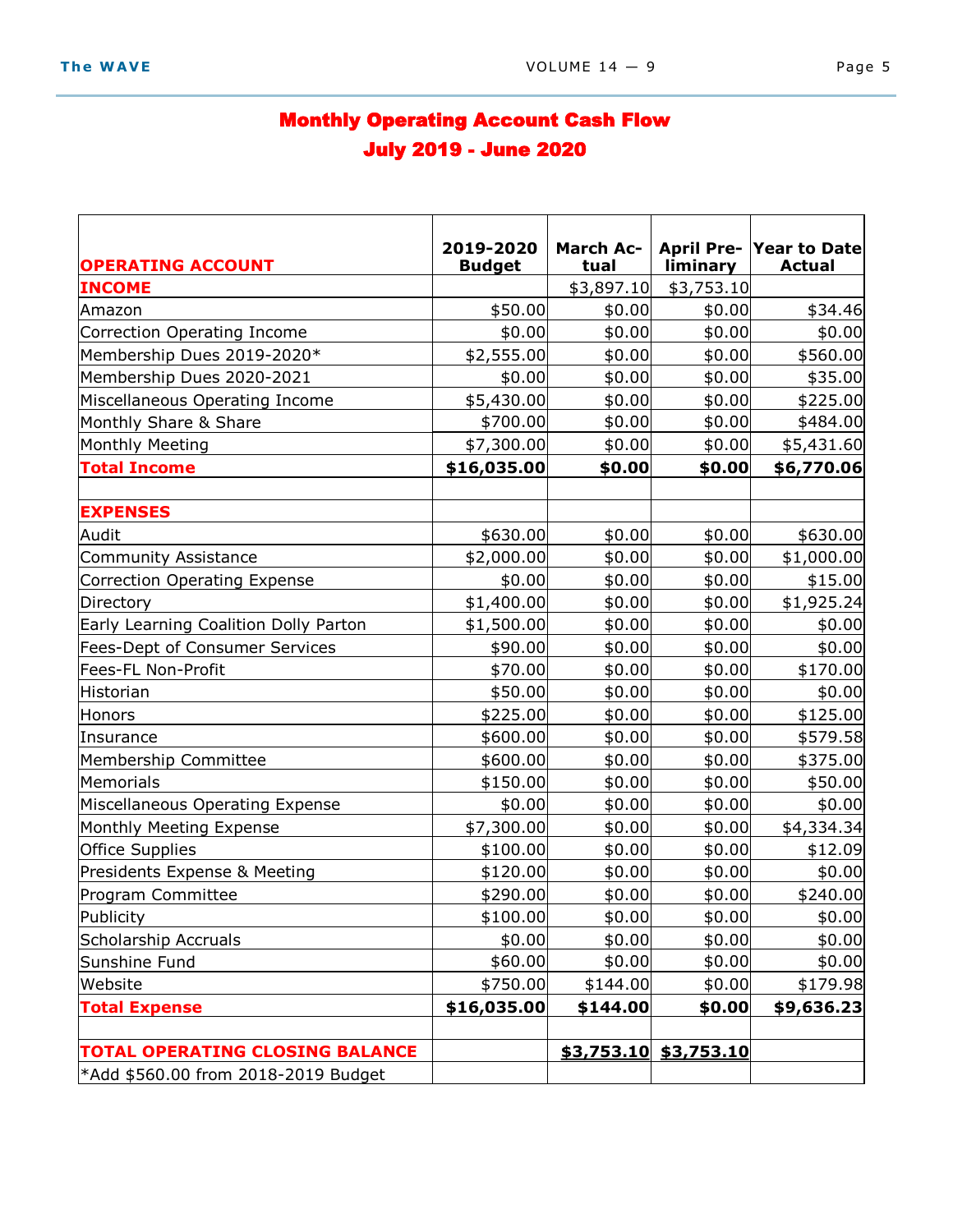## Monthly Scholarship Account Cash Flow July 2019 — June 2020

| <b>SCHOLARSHIP ACCOUNT</b>               | 2019-2020<br><b>Budget</b> | <b>March Actu-</b><br>al | <b>April Pre-</b><br>liminary | <b>Year to Date</b><br><b>Actual</b> |
|------------------------------------------|----------------------------|--------------------------|-------------------------------|--------------------------------------|
| <b>INCOME</b>                            |                            | \$28,307.77              | \$29,651.27                   |                                      |
| <b>Belk Charity Days</b>                 | \$1,000.00]                | \$0.00                   | \$0.00                        | \$661.92                             |
| <b>Book Minders</b>                      | \$200.00                   | \$235.00                 | \$0.00                        | \$235.00                             |
| Chez Jacqueline                          | \$300.00                   | \$0.00                   | \$0.00                        | \$246.00                             |
| Contributions from Individuals           | \$0.00                     | \$900.00                 | \$0.00                        | \$4,475.00                           |
| Correction Scholarship Income            | \$0.00                     | \$0.00                   | \$0.00                        | \$15.00                              |
| <b>CRT Theatre Production</b>            | \$5,000.00                 | \$0.00                   | \$0.00                        | \$5,406.00                           |
| Dance The Night Away                     | \$500.00                   | \$310.00                 | \$0.00                        | \$310.00                             |
| Day of Games                             | \$4,650.00                 | \$135.00                 | \$0.00                        | \$4,705.00                           |
| Daytona State College Foundation         | \$1,200.00                 | \$0.00                   | \$0.00                        | \$97.00                              |
| Flagler College Visit                    | \$300.00                   | \$0.00                   | \$340.00                      | \$340.00                             |
| Gourmet Group                            | \$500.00                   | \$25.00                  | \$0.00                        | \$755.00                             |
| Honors - Scholarship                     | \$225.00                   | \$0.00                   | \$0.00                        | \$125.00                             |
| Linda Cole Jazz                          | \$6,000.00                 | \$0.00                   | \$0.00                        | \$2,170.00                           |
| Lunch Bunch Group                        | \$350.00                   | \$0.00                   | \$0.00                        | \$282.00                             |
| Memorials - Scholarship                  | \$150.00                   | \$0.00                   | \$0.00                        | \$50.00                              |
| Miscellaneous Scholarship Income         | \$0.00                     | \$0.00                   | \$0.00                        | \$0.00                               |
| Playgirls                                | \$400.00                   | \$65.00                  | \$0.00                        | \$65.00                              |
| <b>Wreaths Across America</b>            | \$500.00                   | \$160.00                 | \$0.00                        | \$480.00                             |
| <b>Total Income</b>                      | \$21,275.00                | \$1,830.00               | \$340.00                      | \$20,417.92                          |
|                                          |                            |                          |                               |                                      |
| <b>EXPENSES</b>                          |                            |                          |                               |                                      |
| Correction Scholarship Expense           | \$0.00                     | \$0.00                   | \$0.00                        | \$0.00                               |
| CRT Theatre Production - Expense         | \$2,500.00                 | \$0.00                   | \$0.00                        | \$2,359.09                           |
| Dance The Night Away - Expense           | \$250.00                   | \$0.00                   | \$0.00                        | \$310.00                             |
| Day Of Games Expense                     | \$690.00                   | \$286.50                 | \$0.00                        | \$716.50                             |
| Daytona State College Found - Expense    | \$1,200.00                 | \$0.00                   | \$0.00                        | \$1,000.00                           |
| Derby Race - Expense                     | \$200.00                   | \$0.00                   | \$0.00                        | \$0.00                               |
| Donation Flagler Community Ed Fund       | \$2,000.00                 | \$0.00                   | \$0.00                        | \$2,000.00                           |
| Flagler College Visit Expense            | \$0.00                     | \$0.00                   | \$0.00                        | \$0.00                               |
| Gourmet Group Expense                    | \$0.00                     | \$200.00                 | \$0.00                        | \$200.00                             |
| Linda Cole Jazz- Expense                 | \$3,174.00                 | \$0.00                   | \$0.00                        | \$1,481.45                           |
| Miscellaneous Scholarship Expense        | \$361.00                   | \$0.00                   | \$0.00                        | \$0.00                               |
| Office Supplies-Scholarship              | \$100.00]                  | \$0.00                   | \$0.00                        | \$0.00                               |
| Scholarship Committee                    | \$300.00                   | \$0.00                   | \$0.00                        | \$0.00                               |
| Scholarship Awarded                      | \$10,500.00                | \$0.00                   | \$0.00                        | \$0.00                               |
| <b>Total Expense</b>                     | \$21,275.00                | \$486.50                 | \$0.00                        | \$8,067.04                           |
|                                          |                            |                          |                               |                                      |
| <b>TOTAL SCHOLARSHIP CLOSING BALANCE</b> |                            |                          | \$29,651.27 \$29,991.27       |                                      |
| <b>TOTAL UWF ACCOUNT BALANCE</b>         |                            |                          | \$33,404.37 \$33,744.37       |                                      |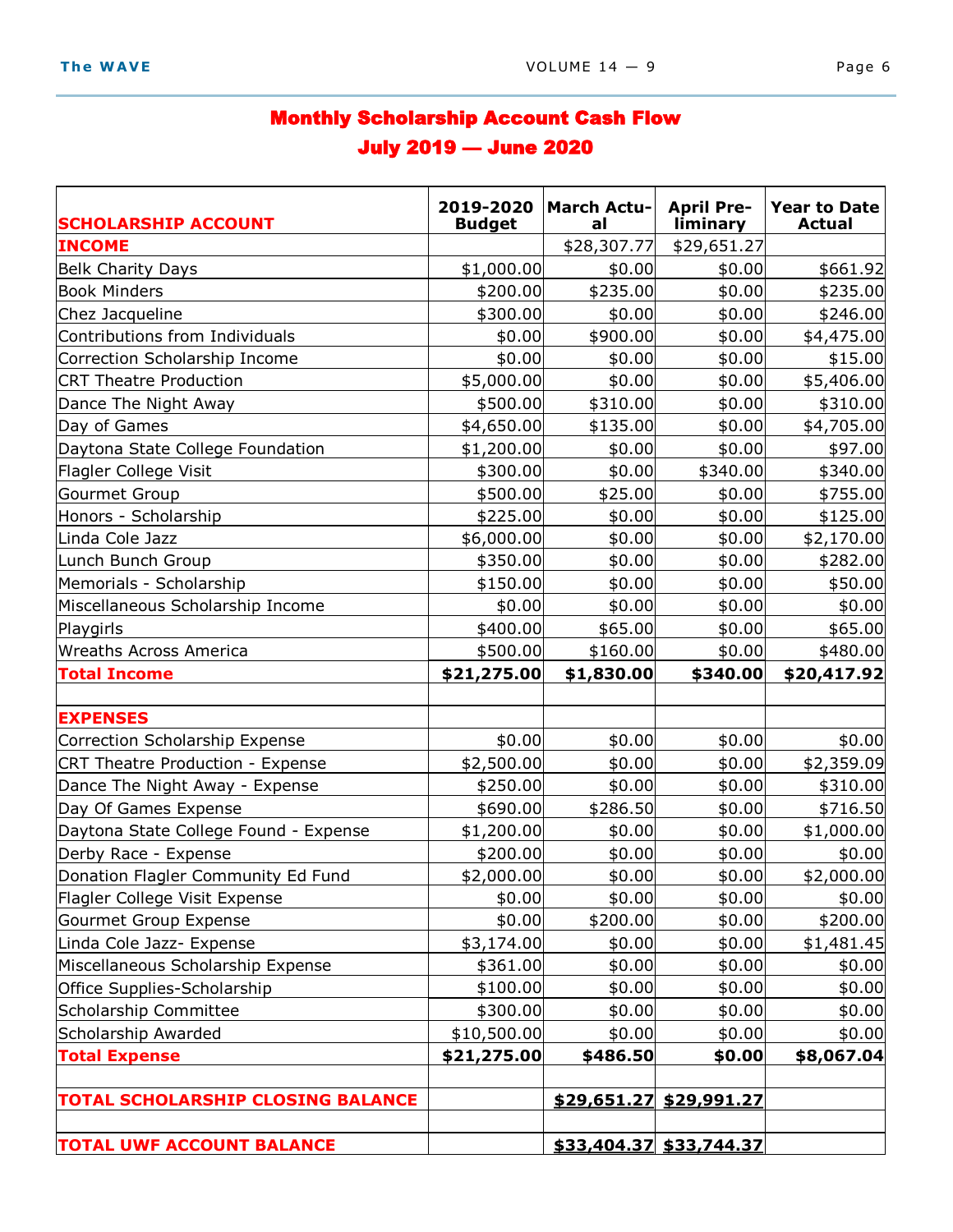## **BOOKMINDERS SCHEDULE**

The May and June meetings of Bookminders have now been cancelled. In the meantime, please send Jane Mealy (janemealy@aol.com) any suggestions of books to read for the 2020-21 year. You've probably had lots of time to read during this challenging time (when you're not cooking the recipes from the Lunch Bunch!) and are sure to have many good suggestions. We look forward to re-convening in the Fall and hearing about all the wonderful books you've explored! Be well!



| <b>Date</b>       | <b>Home of</b>     | <b>Book/Author</b>                               |
|-------------------|--------------------|--------------------------------------------------|
| May 11- Cancelled | <b>Trish LeNet</b> | <b>Small Fry by</b><br><b>Lisa Brennan Jobs</b>  |
| June 8-Cancelled  | <b>Pat Smith</b>   | Sold on a Monday by<br><b>Christina McMorris</b> |

#### https://www.facebook.com/UniversityWomenofFlagler/

# Find us on



# **Lunch Bunch**

Unfortunately, there will be no more Lunch Bunch events this spring/summer due to the Coronavirus. We are hoping to re-start in September. At that point, I hope we will be able to meet again on the usual 3rd Friday at noon. I will send a notice out to the existing group members. In addition, we invite any new, interested UWF members to call or email me to let me know if you'd like to join us in the Fall! The more, the merrier! I look forward to seeing all of you soon! Edda

#### **LUNCH BUNCH SCHEDULE 2019 - 2020 All Lunches will begin at Noon**



Edda Steinmeier 386-446-5403 [eddausi2@aol.com](mailto:eddausi2@aol.com)

| <b>Date</b>         | <b>Hostess</b>     |
|---------------------|--------------------|
| May 15 (cancelled)  | <b>Trish LeNet</b> |
| June 19 (cancelled) |                    |